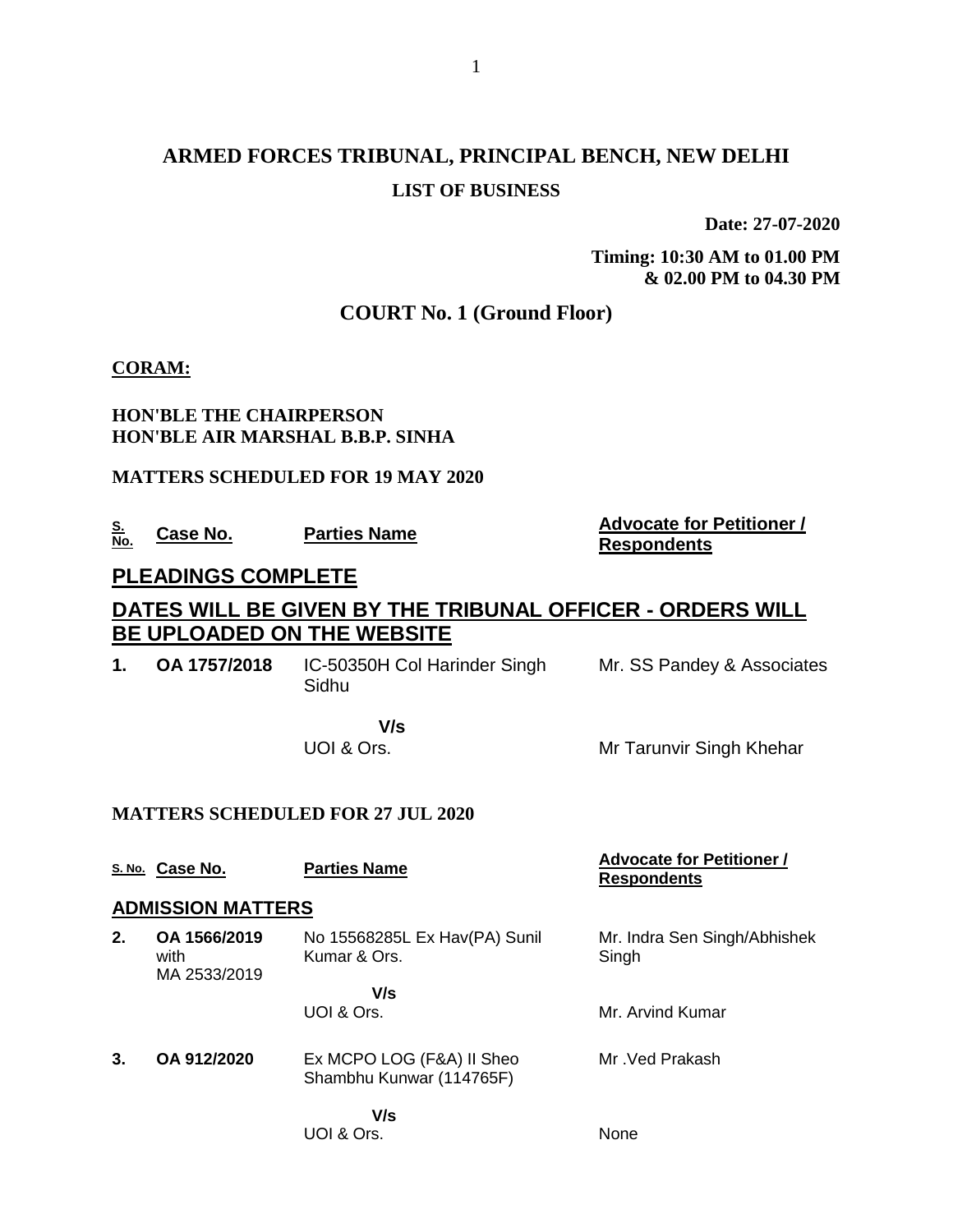**4. OA 913/2020** Ex LME Vijender (210708-H)  **V/s** UOI & Ors. Mr .Ved Prakash None **5. OA 914/2020** with MA 1033/2020 Ex Hav (Hony Nb Sub ) Dinesh Chandra Dixit (14675755-M)  **V/s** UOI & Ors. Mr. Ved Prakash None **6. OA 916/2020** with MA 1039/2020 697457-B Ex Sgt Anil Kumar  **V/s** UOI & Ors. Mr Durgesh Kumar Sharma None **7. OA 917/2020** with MA 1040/2020 Ex Sgt Banshi Lal Vishnoi (No 774438 B)  **V/s** UOI & Ors. Mr Durgesh Kumar Sharma None **8. OA 918/2020** with MA 1041/2020 Ex Naik Ram Nath Thakral (No 6272200)  **V/s** UOI & Ors. Mr BP Vaishnav & Associates None **9. OA 919/2020** Ex Sgt Vinay Kumar Gupta 777101T  **V/s** UOI & Ors. Mr O. S. Punia None **10. OA 920/2020** Ex Sgt Sachin Kalkundri 791585F  **V/s** UOI & Ors. Mr O.S. Punia None **11. OA 921/2020** IC 63169K Lt Col Joydeep Sarkar  **V/s** UOI & Ors. Mr S M Dalal None **12. OA 922/2020** with MA 1045/2020 Ex JWO RK Dubey (749216-B)  **V/s** UOI & Ors. Mr Ajit Kakkar & Ms Alpana Yadav None **13. OA 923/2020** Ex Nk Jitender 14670023 M  **V/s** UOI & Ors. Mr S M Dalal NOne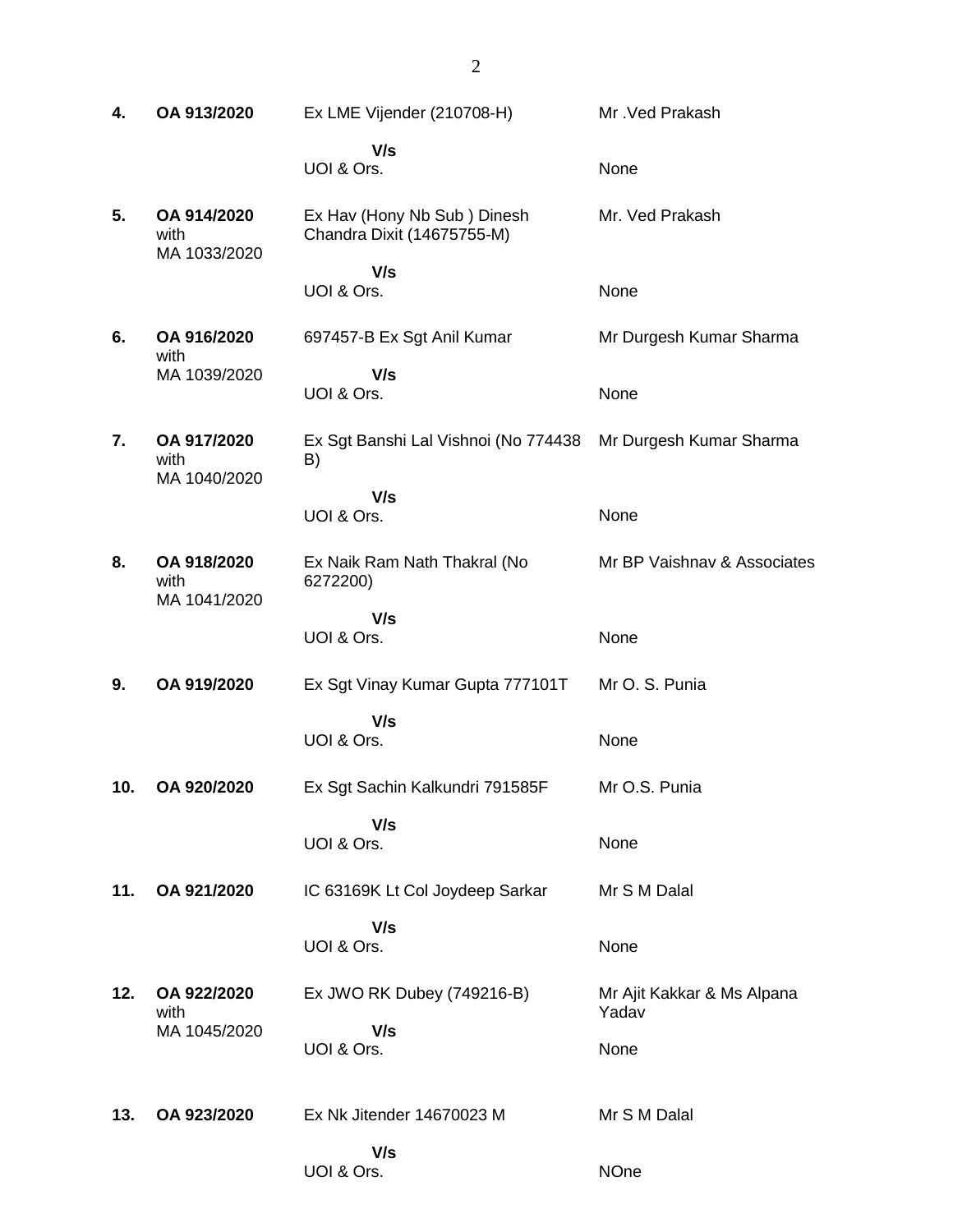**14. OA 924/2020** with MA 1046/2020 Ex JWO Krishna Ballav PD Singh (No 769871 B)  **V/s** UOI & Ors. Mr Durgesh Kumar Sharma None **15. OA 925/2020** SL:4300-Y Col A K Dey  **V/s** UOI & Ors. Mr. Indra Sen Singh/Abhishek Singh None

#### **MA (OTHERS)**

| 16. | MA 657/2020<br>ın | Sgt Jetty Satish Chandra Varma (No<br>780642K) | Mr Anand Kumar                              |
|-----|-------------------|------------------------------------------------|---------------------------------------------|
|     | OA 1544/2018      |                                                |                                             |
|     |                   | V/s                                            |                                             |
|     |                   | UOI & Ors                                      | Mr Karan Singh Bhati, Sr CGSC               |
| 17. | MA 926/2020<br>ın | Brig A Umar Farook                             | Mr Inder Sen Singh and Mr<br>Abhishek Singh |
|     | OA 308/2015       | V/s                                            |                                             |
|     |                   | UOI & Ors.                                     | Mr. Karan Singh Bhati, Sr.<br>CGSC          |

#### **RAs**

| 18. | <b>RA 21/2020</b><br>ın<br>OA 900/2019 | WS-00535N Lt Col Brahm Shakti<br>Hooda (Retd) | Mr T Parshad                |
|-----|----------------------------------------|-----------------------------------------------|-----------------------------|
|     |                                        | V/s                                           |                             |
|     |                                        | UOI & Ors                                     | Dr Vijendra Singh Mahndiyan |

#### **PLEADINGS NOT COMPLETE**

**19. OA 2431/2019** Ex Sub/OPEM Jiwan Chandra (No 339928 Y) Mr Mohan Kumar & Associates

Ms. Jyotsna Kaushik

 **V/s** UOI & Ors.

- **20. TA 2/2020** with MA 1001/2020 (TA 341/2017 (RB, UOI & Ors. Jammu) Vinod Kumar Bisht  **V/s** Mr. Rajiv Manglik (Amicus Curiae) Mr. Karan Singh Bhati, Sr. CGSC
- **21. OA 96/2020** with MA 716/2020 IC-43306W Brig Jagdeep Singh  **V/s** UOI & Ors. Mr. Rajiv Manglik Mr. Harish V Shankar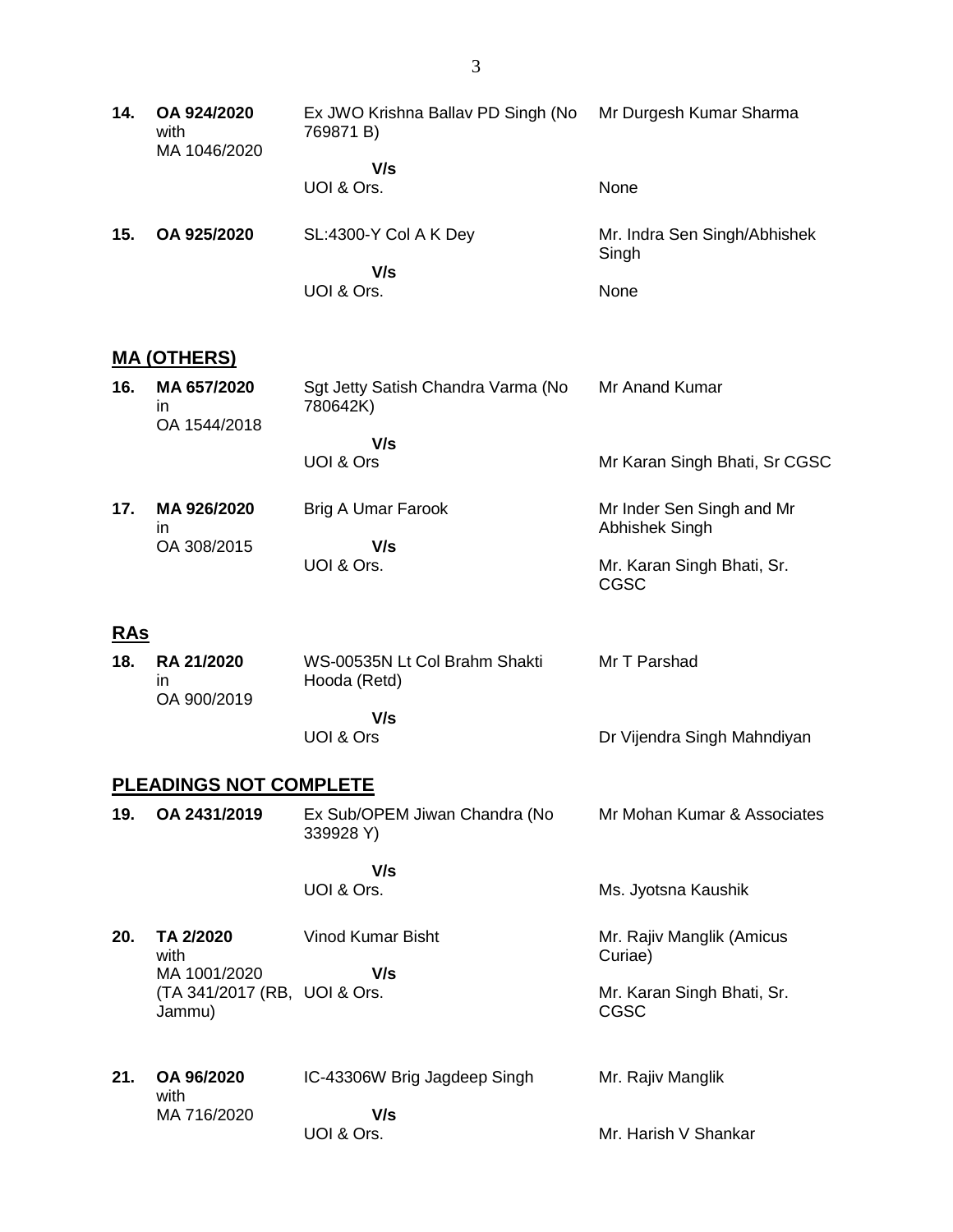| 22. | OA 153/2020                        | No. 1580629-P L/Nk Ashit Sarkar            | Mr. Arpit Gupta & Moiz Rafique              |
|-----|------------------------------------|--------------------------------------------|---------------------------------------------|
|     |                                    | V/s<br>UOI & Ors.                          | Mr. Satya Ranjan Swain                      |
| 23. | OA 689/2020<br>with<br>MA 813/2020 | Sqn Ldr Abhishek Pratap Singh<br>(32283-A) | Mr. SS Pandey & Associates                  |
|     |                                    | V/s<br>UOI & Ors.                          | Mr Prabodh Kumar for R 1-3,<br>None for R-4 |

## **PLEADINGS COMPLETE**

## **DATES WILL BE GIVEN BY THE TRIBUNAL OFFICER - ORDERS WILL BE UPLOADED ON THE WEBSITE**

| 24. | OA 379/2018<br>with | Sgt Pershant Tyagi (No.777516-G)          | Mr. Praveen Kumar                        |
|-----|---------------------|-------------------------------------------|------------------------------------------|
|     | MA 1891/2019        | V/s<br>UOI & Ors.                         | Mr Satya Ranjan Swain                    |
| 25. | OA 479/2019         | Ex Seaman 1 Manoj Baghel (No<br>213951 B) | Ms Archana Ramesh                        |
|     |                     | V/s<br>UOI & Ors.                         | Mr. Harish V Shankar                     |
| 26. | OA 611/2019         | Col Bharat Singh (IC 48990 N)<br>V/s      | Mr Indra Sen Singh and<br>Abhishek Singh |
|     |                     | UOI & Ors.                                | Dr Vijendra Singh Mahndiyan              |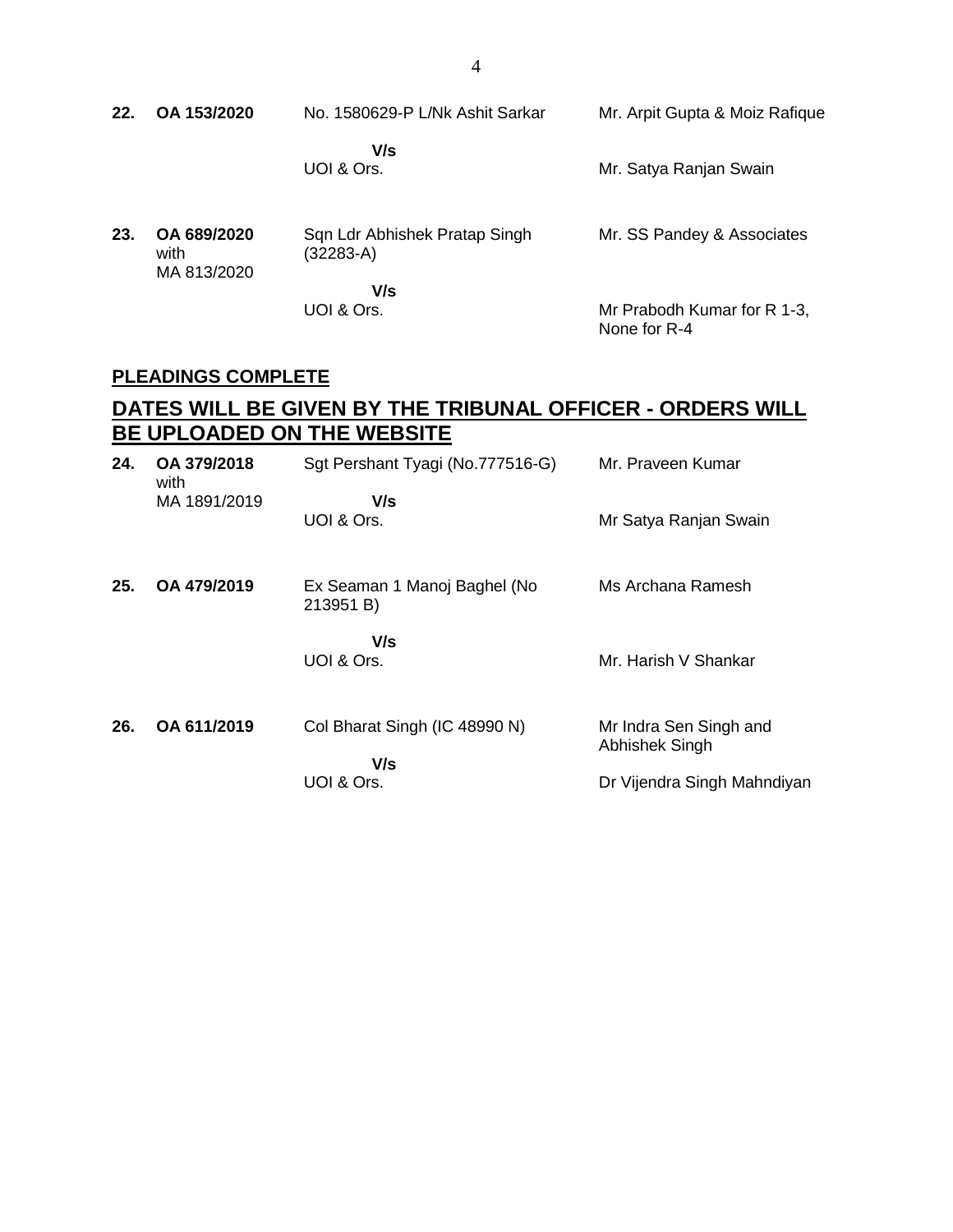# **ARMED FORCES TRIBUNAL, PRINCIPAL BENCH, NEW DELHI LIST OF BUSINESS**

**Date: 27-07-2020**

**Timing: 10:30 AM to 01.00 PM & 02.00 PM to 04.30 PM**

## **COURT No. 2 (Ground Floor)**

## **THIS BENCH WILL NOT ASSEMBLE TODAY**

## **CORAM:**

### **HON'BLE MS. JUSTICE SUNITA GUPTA HON'BLE LT. GEN. PHILIP CAMPOSE**

## **MATTERS SCHEDULED FOR 19 MAY 2020**

| <u>S.</u><br><u>No.</u> | Case No.                                        | <b>Parties Name</b>                                                                                 | <b>Advocate for Petitioner /</b><br><b>Respondents</b> |
|-------------------------|-------------------------------------------------|-----------------------------------------------------------------------------------------------------|--------------------------------------------------------|
|                         | <b>PLEADINS NOT COMPLETE</b>                    |                                                                                                     |                                                        |
| 1.                      | OA (Appeal)<br>526/2016                         | Ex Sub Maj Sashi Kanta Jena                                                                         | Mr. S S Pandey                                         |
|                         | with<br>MA 1172/2016 & UOI & Ors.<br>1525/2019  | V/s                                                                                                 | Dr Vijendra Mahndiyan                                  |
| 2.                      | OA (Appeal)<br>1934/2017<br>with<br>MA 669/2019 | No.15218119H Ex Gnr Anil Kumar<br>Solanky (In Jail) Thru his Father<br><b>Rampal Solanky</b><br>V/s | Mr. Romil Pathak                                       |
|                         |                                                 | UOI & Ors.                                                                                          | Dr Vijendra Singh Mahndiyan                            |
| 3.                      | OA 2005/2018<br>with<br>MA 2200/2018            | Ex LD (GD) Anek Ram Meena (No<br>15469158N)                                                         | Mr Praveen Kumar                                       |
|                         |                                                 | V/s<br>UOI & Ors.                                                                                   | Ms. Jyotsna Kaushik                                    |
|                         |                                                 |                                                                                                     |                                                        |
| 4.                      | OA 193/2019                                     | NR-16006L Col (Mrs.) Arun Bala<br>(Retd.)                                                           | Mr. Indra Sen Singh/Abhishek<br>Singh                  |
|                         |                                                 | V/s                                                                                                 |                                                        |
|                         |                                                 | UOI & Ors.                                                                                          | Mr. Rajeev Kumar                                       |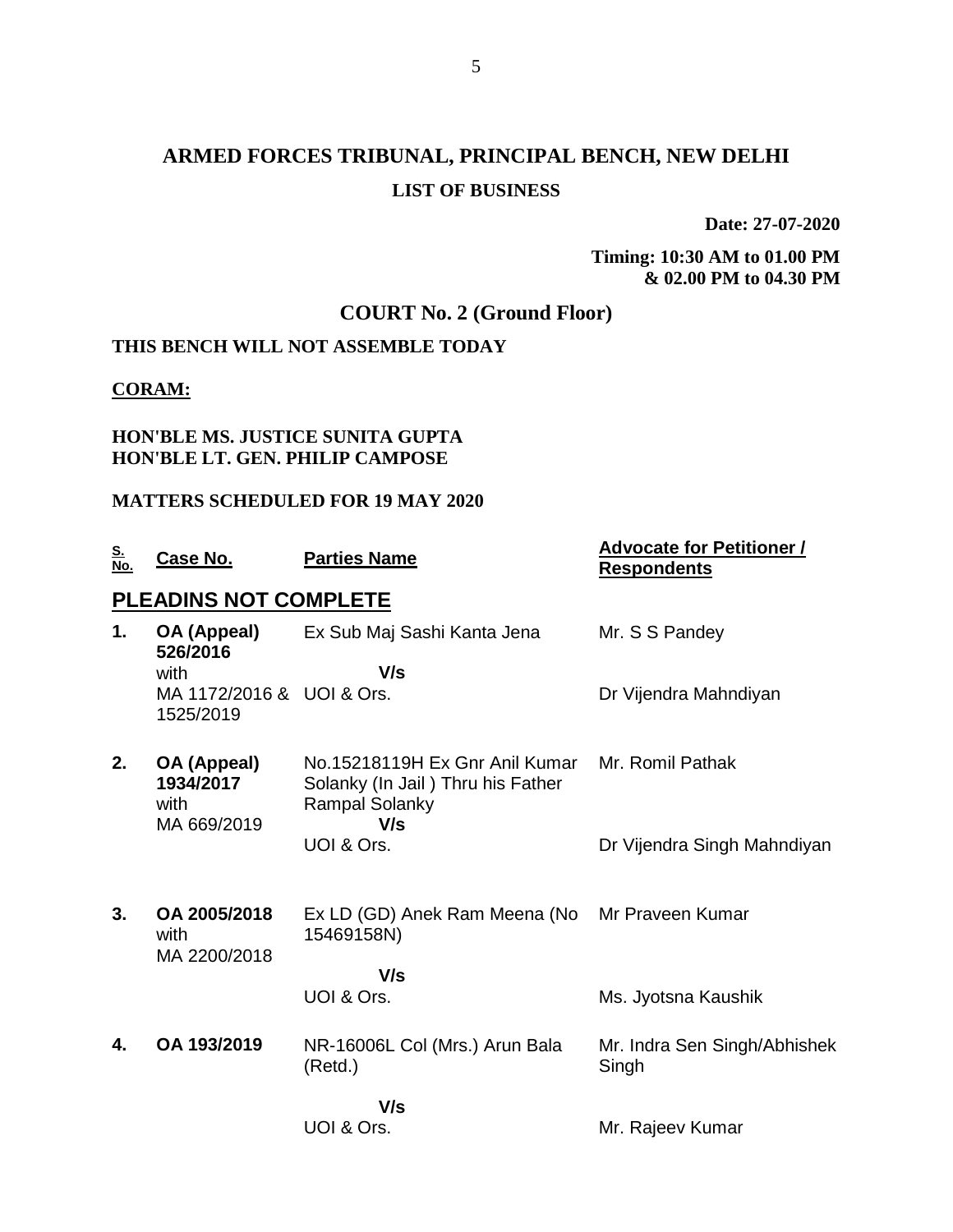| 5.  | OA 206/2019                          | Ex LEM(P) Mool Chand                                                         | Mr. Praveen Kumar         |
|-----|--------------------------------------|------------------------------------------------------------------------------|---------------------------|
|     |                                      | V/s<br>UOI & Ors.                                                            | Mr. V Pattabhi Ram        |
| 6.  | OA 208/2019<br>with<br>MA 643/2019   | Gulbir Singh S/o Late Ex Sep<br>Sobran Singh (No 3143060L)                   | Mr US Maurya              |
|     |                                      | V/s<br>UOI & Ors.                                                            | Mr. Rajesh Kumar Das      |
|     | <b>PLEADINGS COMPLETE</b>            |                                                                              |                           |
|     |                                      | DATES WILL BE GIVEN BY THE TRIBUNAL OFFICER - ORDERS WILL                    |                           |
| 7.  | OA 1510/2018<br>with<br>MA 1573/2018 | <b>BE UPLOADED ON THE WEBSITE</b><br>Brig Asif Hussain (Retd) (IC<br>39700K) | Mr SS Pandey & Associates |
|     |                                      | V/s<br>UOI & Ors.                                                            | Mr. Rajesh Kumar Das      |
| 8.  | OA 180/2019<br>with<br>MA 590/2019   | No. 751051-R Ex Sgt Kishan<br><b>Bahadur Singh</b>                           | Mr. Virender Singh Kadian |
|     |                                      | V/s<br>UOI & Ors.                                                            | Mr. Y P Singh             |
| 9.  | OA 205/2019<br>with<br>MA 628/2019   | Ex LME Pramod Yadav (No<br>132384Z)<br>V/s                                   | Mr. Ved Prakash           |
|     |                                      | UOI & Ors.                                                                   | Mr. Arvind Patel          |
| 10. | OA 210/2019<br>with<br>MA 644/2019   | IC-40239L Lt Col BN Patnaik (Retd) Mr. Rajendra Kumar                        |                           |
|     |                                      | V/s<br>UOI & Ors.                                                            | Mr. Neeraj Sr. CGSC       |
| 11. | OA 214/2019                          | IC-43570K Col Pergat Singh (Retd.) Mr. Anil Srivastava &                     | Associates                |
|     |                                      | V/s<br>UOI & Ors.                                                            | Ms. Suman Chauhan         |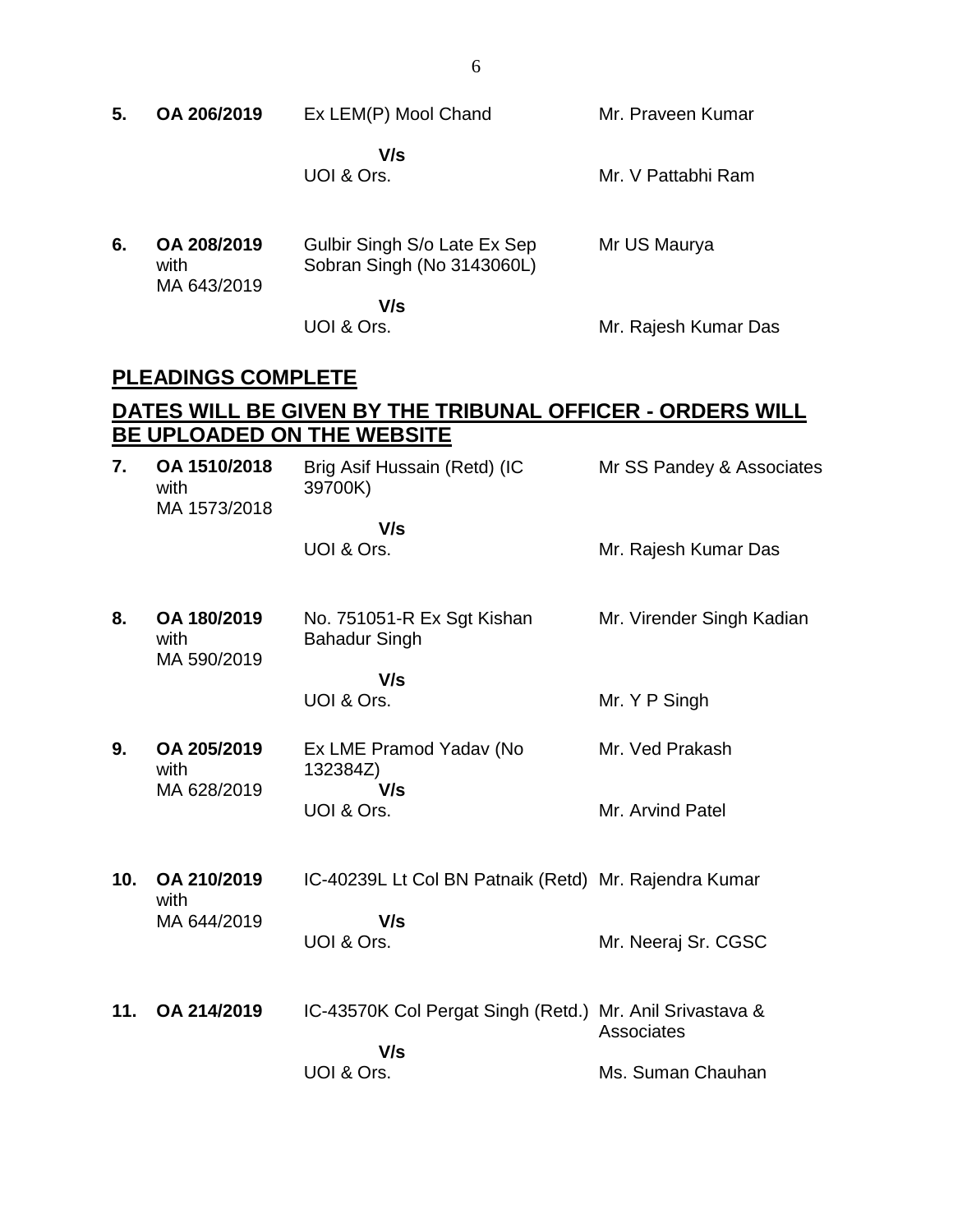## **MATTERS SCHEDULED FOR 27 JUL 2020**

|     | S. No. Case No.                | <b>Parties Name</b>                                       | <b>Advocate for Petitioner /</b><br><b>Respondents</b> |
|-----|--------------------------------|-----------------------------------------------------------|--------------------------------------------------------|
|     | <u>MA (EXECUTION)</u>          |                                                           |                                                        |
| 12. | MA 2631/2019<br>in             | Avm PS Babu (No 17908K)                                   | Mr Ajit Kakkar                                         |
|     | OA 1451/2018                   | V/s<br>UOI & Ors                                          | Mr Harish V Shankar                                    |
| 13. | MA 656/2020<br>in              | Ex Rect (OFC) Pilli Sivaiah                               | Mr Ajit Kakkar                                         |
|     | OA 1526/2016                   | V/s<br>UOI & Ors                                          | Mr. S D Windlesh                                       |
|     | <b>PLEADINGS NOT COMPLETE</b>  |                                                           |                                                        |
| 14. | OA 919/2018                    | Ex Nk Vijay Bahadur Shahi<br>(5844407m)                   | Mr Virender Singh Kadian                               |
|     |                                | V/s<br>UOI & Ors.                                         | Mr Satya Ranjan Swain                                  |
|     | <b>PLEADINGS COMPLETE</b>      |                                                           |                                                        |
|     |                                | DATES WILL BE GIVEN BY THE TRIBUNAL OFFICER - ORDERS WILL |                                                        |
|     |                                | <b>BE UPLOADED ON THE WEBSITE</b>                         |                                                        |
| 15. | TA 427/2010<br>WP(C) 2401/2008 | Ex Corporal B Prasad                                      | Mr. A K Bakshi                                         |
|     |                                | V/s<br>UOI & Ors.                                         | Mr Harish V Shankar                                    |
| 16. | OA 144/2017                    | Ex Sep Kishan Ram                                         | Mr. V S Kadian                                         |
|     |                                | V/s<br>UOI & Ors.                                         | Mr Arvind Patel                                        |
| 17. | OA 1661/2017<br>with           | Ex Hav Balkishan Yadav (No.1459654) Mr S M Dalal          |                                                        |
|     | MA 1247/2017                   | V/s<br>UOI & Ors.                                         | Mr V Pattabhi Ram                                      |
| 18. | OA 477/2019                    | Capt (TS) Sandip Kapoor (No 03480H)<br>V/s                | Mr. Indra Sen Singh/Mr.<br>Abhishek Singh              |

Dr. Vijendra Singh Mahndiyan

UOI & Ors.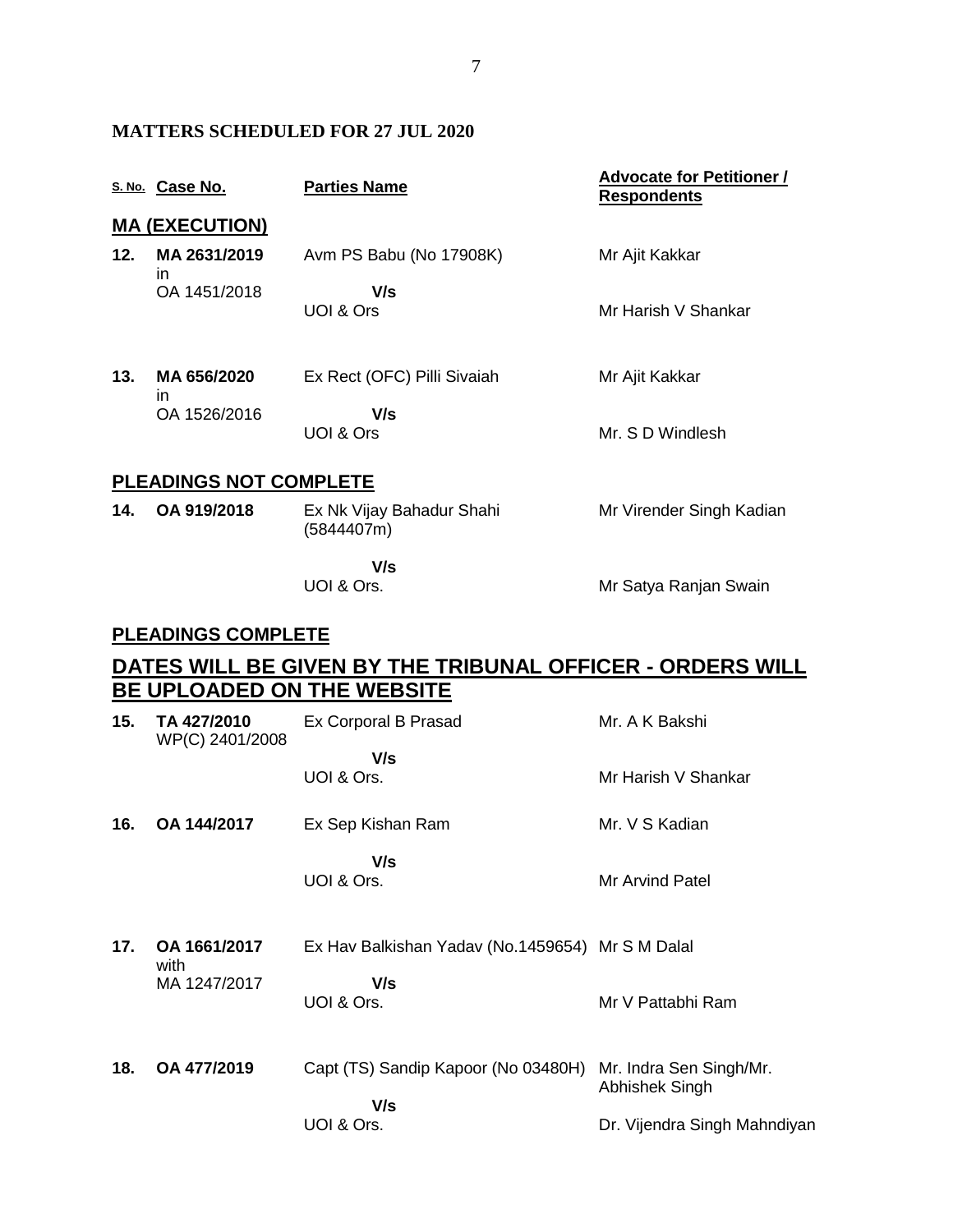| 19.         | OA 488/2019<br>with<br>MA 1060/2019  | Smt Rama Bhandari W/O Late IC-<br>19624F Lt Col GS Bhandari                   | Mr. Anil Srivastava & Associates |
|-------------|--------------------------------------|-------------------------------------------------------------------------------|----------------------------------|
|             |                                      | V/s<br>UOI & Ors.                                                             | Mr. K K Tyagi                    |
| 20.         | OA 1898/2019<br>with<br>MA 2756/2019 | Smt Vimla Devi W/o Late Nb Sub Clk<br>(GD) Gopal Singh Rajput (JC<br>571481K) | Mr Ajai Bhalla                   |
|             |                                      | V/s<br>UOI & Ors.                                                             | Mr. V S Tomar                    |
|             | <b>PART HEARD</b>                    |                                                                               |                                  |
| 21.         | OA 2116/2018                         | Cdr Supneet K Grewal (05771-R)                                                | Mr. Santhosh Krishnan            |
|             |                                      | V/s<br>UOI & Ors.                                                             | Mr. Tarunvir Singh Khehar        |
| <b>WITH</b> |                                      |                                                                               |                                  |
| 22.         | OA 2117/2018                         | Cdr Pratyush Chauhan (70548-K)                                                | Mr. Santhosh Krishnan            |
|             |                                      | V/s<br>UOI & Ors.                                                             | Mr. Tarunvir Singh Khehar        |
| <b>WITH</b> |                                      |                                                                               |                                  |
| 23.         | OA 2118/2018                         | Cdr Mandip Kaur (05770-N)                                                     | Mr. Santhosh Krishnan            |
|             |                                      | V/s<br>UOI & Ors.                                                             | Mr Tarunvir Singh Khehar         |
| <b>WITH</b> |                                      |                                                                               |                                  |
| 24.         | OA 2119/2018                         | Cdr Suman Lata (70546-F)                                                      | Mr. Santhosh Krishnan            |
|             |                                      | V/s<br>UOI & Ors.                                                             | Dr. Vijendra Singh Mahndiyan     |
| <b>WITH</b> |                                      |                                                                               |                                  |
| 25.         | OA 2120/2018                         | Cdr Usha Sangwan (70547-H)                                                    | Mr. Santhosh Krishnan            |
|             |                                      | V/s<br>UOI & Ors.                                                             | Dr Vijendra Singh Mahndiyan      |
| <b>WITH</b> |                                      |                                                                               |                                  |

**26. OA 152/2019** No. 05767-F Cdr Gauri Mishra  **V/s** UOI & Ors. Mr. Santhosh Krishnan Dr. Vijendra Singh Mahndiyan